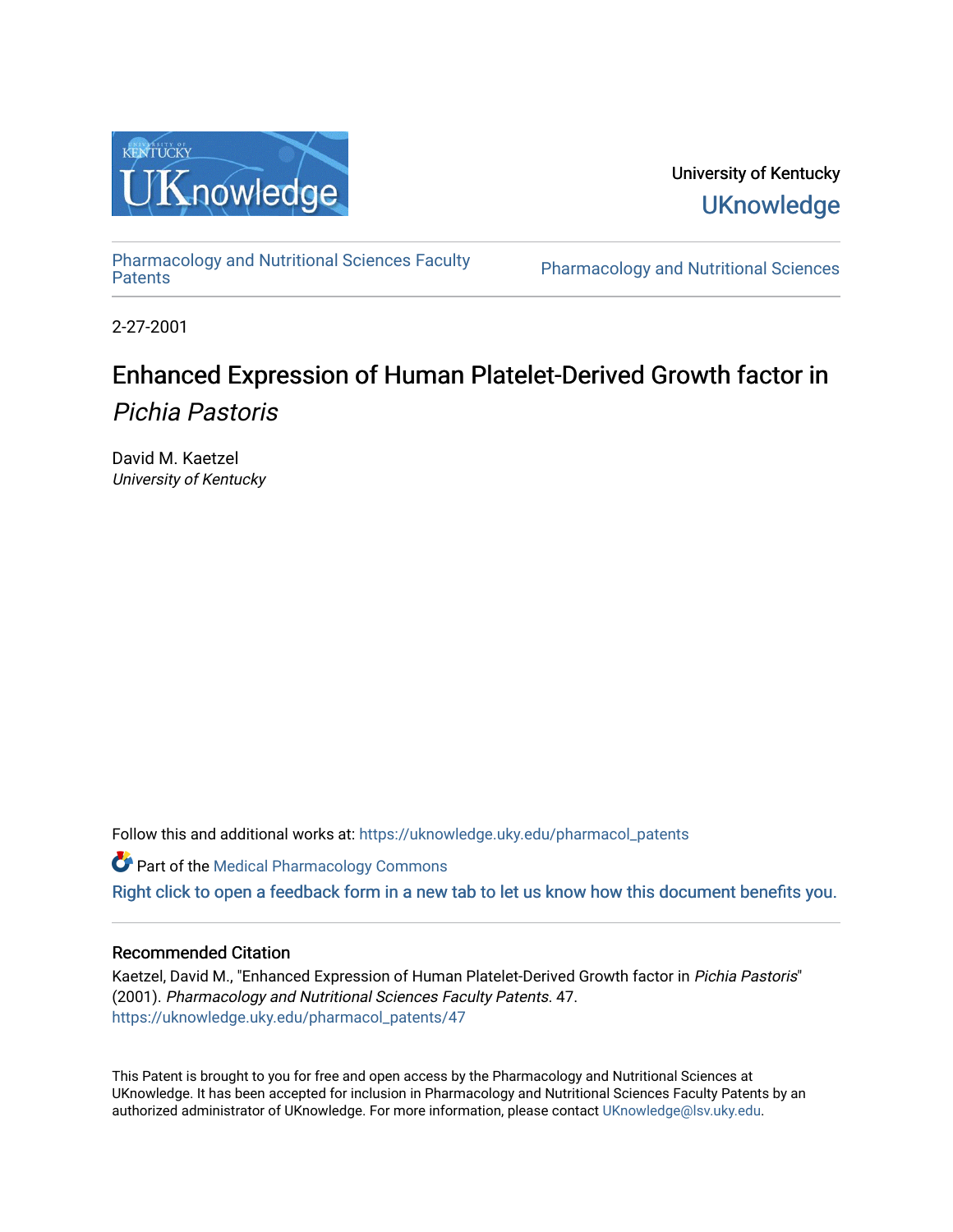

(12) **United States Patent** (10) Patent No.: US 6,194,169 B1<br>Kaetzel (45) Date of Patent: \*Feb. 27, 2001

# PLATELET-DERIVED GROWTH FACTOR IN PICHIA PASTORIS<br>PICHIA PASTORIS

- (75) Inventor: David M. Kaetzel, Georgetown, KY  $(US)$
- (73) Assignee: The University of Kentucky Research Foundation, Lexington, KY (US)
- Notice: This patent issued on a continued pros-<br>Neast vol. 8, pp. 423–488, 1992.\* (\*) Notice: This patent issued on a continued pros ecution application filed under  $37$  CFR  $*$  cited by examiner 1.53(d), and is subject to the twenty year  $\frac{P \cdot \text{P}}{P \cdot \text{P}}$  Primary Examiner—Prema Mertz patent term provisions of 35 U.S.C. A sejetant Examiner—Fozia Hamud patent term provisions of 35 U.S.C. Assistant Examiner—Fozia Hamud<br>154(a)(2). (74) Attornay Agent or Firm—Mo

Subject to any disclaimer, the term of this (57) ABSTRACT patent is extended or adjusted under 35

- 
- 
- 
- $(52)$

#### U.S. PATENT DOCUMENTS

4,801,542 \* 1/1989 Murray et al. ....................... .. 435/70 19 Claims, N0 Drawings

(54) ENHANCED EXPRESSION OF HUMAN 5,324,639 \* 6/1994 Brierly et al. ............................... 435/69.4

Cook et al, Biochem J (281), 57—65, Jan. 1992.\* Buchkolz et al, Yeast Systems For The Commercial Production of Heterologous Proteins, Bio/technology, vol. 9, pp. 1067–1072, Nov. 1991.\* Romanos et al, Foreign Gene Expression in Yeast: a Review,

 $(45)$  Date of Patent:

(74) Attorney, Agent, or Firm-McDermott, Will & Emery

U.S.C. 154(b) by 0 days.<br>Enhanced yields of the platelet-derived growth factor (PDGF) B-chain are obtained using the Pichia pastoris yeast system. Yields of both Wild-type and mutant human proteins (21) Appl. No.: 09/090,381 system. The interest of both which year and mutant numan proteins are enhanced when the yeast is transformed with a vector (22) Filed; Jun\_ 4, 1998 containing the yeast mating factor promoter fused to a 7 sequence encoding the mature protein. The secreted Wild (512) CL2N 15/09; C12N 15/63; type protein is indistinguishable from mature 29–32 kDa.<br>C12N 1/16; C12N 5/10; C12P 21/02 protein isolated from human and Chinese hamster ovary C12N 1/16; C12N 5/10; C121) 21/02 protein isolated from human and Chinese hamster ovary U-S- Cl- ..................... .. Ce11s\_ An mutant reduced 5/71.1; 435/254.2; 435/254.23; 435/255.1; association with the cell surface and accumulated in the 435/255.5; 435/252.3; 435/69.8; 435/471; culture medium as 29–32 kDa forms. Stable transfection of  $435/255.5$ ;  $435/252.3$ ;  $435/69.8$ ;  $435/471$ ; culture medium as 29–32 kDa forms. Stable transfection of  $435/320.1$ ;  $435/483$ ;  $435/320.5$ ;  $435/360$ ; U87 astrocytoma cells with RKK $\rightarrow$ EEE mutants of either  $435/360$ ; U87 astrocytoma cells with RKK $\rightarrow$ EEE mutants of either  $435/366$  the A- or B-chain inhibited malionant growth in athymic 435/366 the A- or B-chain inhibited malignant groWth in athymic (58) Field of Search  $\frac{435}{70.1}$ ,  $\frac{71.1}{254.2}$ ,  $\frac{254.23}{254.23}$ ,  $\frac{255.1}{255.5}$ , mutant retained full mitogenic activity when applied to 70.1, 71.1, 254.2, 254.23, 255.1, 255.5, mutant retained full mitogenic activity when applied to 252.3, 69.8, 471, 320.1, 483, 325, 360, cultured Swiss 3T3 cells. Circular dichroism spectrophoto-250, cultured Swiss 3T3 cells. Circular dichroism spectrophoto-<br>266 metric analysis of the RKK→EEE mutant revealed a secmetric analysis of the  $RKK \rightarrow EEE$  mutant revealed a secondary structure indistinguishable from the Wild type. Yields (56) References Cited of PDGF protein are increased many fold and in less time<br>U.S. PATENT DOCUMENTS over previous methods.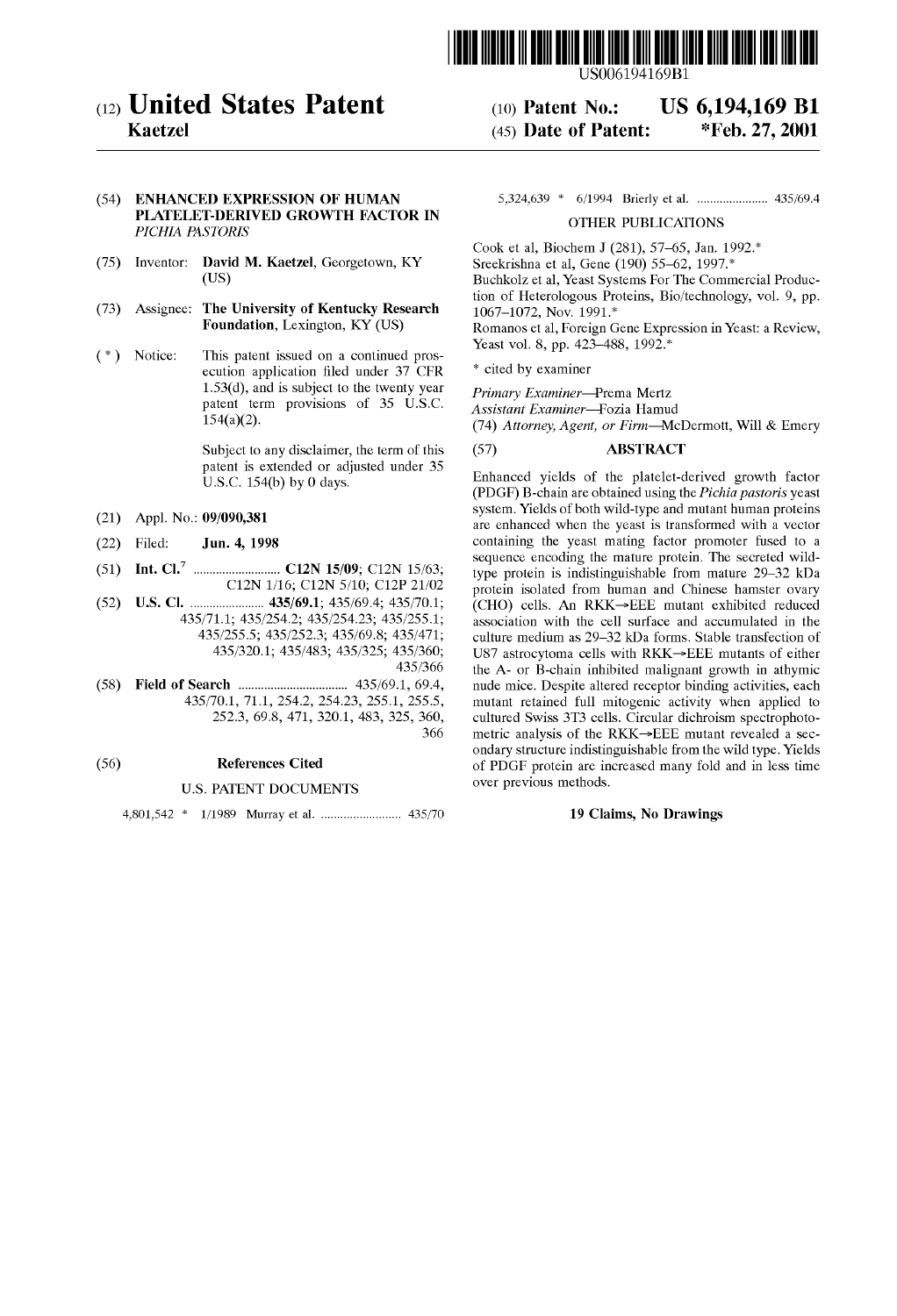$20\,$ 

 $30$ 

35

### ENHANCED EXPRESSION OF HUMAN PLATELET-DERIVED GROWTH FACTOR IN PICHIA PASTORIS

### STATEMENT OF GOVERNMENT SUPPORT

The present invention Was supported in part by funds from the National Institutes of Health (Grant DK 45518). The Government may have certain rights in this invention.

#### TECHNICAL FIELD

The present invention relates to methods of protein production, purification and characterization. The invention more particularly relates to the expression of platelet derived growth factor (PDGF), especially in the yeast *Pichia* 15 pastoris.

#### BACKGROUND OF THE INVENTION

Platelet-derived growth factor (PDGF) is a potent mitogen and chemoattractant that plays critical roles in embryogenesis, cell differentiation and Wound repair. PDGF is a family of three disulfide-linked glycoprotein dimers of M, 29,000—32,000 that arise from stochastic assembly of the homologous subunits, A-chain and B-chain, yielding the heterodimer PDGF-AB and homodimers PDGF-AA and PDGF-BB [for a revieW, see ref. 1]. The A-chain is expressed as tWo different forms ("long" and "short") as determined by alternative splicing, With the long form containing an extended carboxyl terminus of basic amino acids that mediates association With the extracellular matrix and is encoded by exon  $6$  [2]. The B-chain also contains a cationic carboxyl terminus that has been implicated in the strong association of PDGF-BB with the cell surface [3]. The activity of PDGF is mediated by two PDGF receptor isotypes,  $\alpha$  and  $\beta$ , which upon ligand binding associate noncovalently to form homo- and heterodimers [4,5]. The PDGF  $\alpha$ -receptor has a high affinity for both A- and B-chains, while the  $\beta$ -receptor recognizes only the B-chain [6] 25

X-ray crystallographic analysis of recombinant human PDGF-BB has revealed an antiparallel arrangement of the disulfide-linked B-chain monomers [7]. Each B-chain monomer is characterized by a so-called "cysteine knot" structure, consisting of three intrachain disulfide bonds and two antiparallel  $\beta$ -strands, interconnected by three loop segments (I–III). The cationic residues  $Arg<sup>159</sup>$ , Lys<sup>160</sup> Lys<sup>161</sup> of the A-chain, which correspond to the loop III region of the B-chain, are demonstrated as being required for high affinity receptor binding and mitogenic activity [8]. high a finity receptor binding and mitogenic activity  $[8]$ .<br>Furthermore, a synthetic peptide containing loop III residues 157–163 of the B-chain exhibits PDGF antagonizing activity [9], while a mutation at residue  $Lys^{161}$  of the B-chain is shoWn to interfere With high affinity binding to the  $\alpha$ -receptor [10].

The present invention concerns the transformation of Pichia pastoris With a cDNA encoding the PDGF B chain. Others have used the Pichia pastoris system to express proteins. For instance, US. Pat. No. 5,324,639 discloses the expression of insulin-like growth factor-1 in *Pichia pastoris* cells. The recombinant protein is disclosed as being secreted into the culture medium at the level up to 100 times higher than results published in the literature using Saccharomyces cerevisae as the host cell. HoWever, the reference does not suggest expressing PDGF in this system.

Cook et al., "Purification and Analysis of Proteinase-Resistant Mutants of Recombinant Platelet-Derived Growth

65

 $60$ 

Factor-BB Exhibiting Improved Biological Activity," Bio chem. J. 281: 57—65 (1992) disclose the expression of recombinant platelet-derived growth factor-BB and two protease-resistant mutants thereof in Saccharomyces cerevi

10 iting factor to PDGF-BB expression is, therefore, the secre siae. The expression construct utilized sequences encoding the yeast  $\alpha$ -factor pre-pro sequence upstream of the PDGF coding sequences to facilitate secretion. HoWever, secretion into the culture medium Was very loW and most of the PDGF remained intracellular. The authors state that "a major lim tion of PDGF-BB into the medium."

Craig et al., "Characterization of the Structure and Con formation of Platelet-Derived Growth Factor-BB (PDGF-BB) and Proteinase-Resistant Mutants of PDGF-BB Expressed in Saccharomyces cerevisiae, " Biochem. J. 281: 67—72 (1992) disclose structural studies of the recombinant PDGF-BB produced in Cook et al. (above). The authors conclude that the protease-resistant mutants have the same secondary and tertiary structures as the Wild-type PDGF BB. The structure is reported to be considerably different than that reported for authentic PDGF-BB.

Duan et al., "A Functional Soluble Extracellular Region of the Platelet-Derived Growth Factor (PDGF) β-Receptor Antagonizes PDGF-Stimulated Responses," J. Biol. Chem. 266: 413—418 (1991) disclose expression of the PDGFR extracellular domain in Chinese Hamster Ovary cells using an amplifiable marker to increase expression. The publication discloses that the protein Was expressed in the culture medium at a level of 12 mg/L. The extracellular domain Was extensively glycosylated, and bound to PDGF-BB With an affinity similar to that of the intact PDGF receptor. However, the reference does not teach or suggest expression of a PDGF protein in Pichia pastoris.

There remains a need to increase the efficiency of producing proteins generally, and PDGF proteins in particular. It is expected that With improved production methods the cost of these proteins can be brought doWn and their availability for treating a Wide range of conditions can be increased. PDGF proteins are particularly implicated in as being useful in such applications as cancer therapy, Wound healing, and the treatment of gastrointestinal ulcers.

#### SUMMARY OF THE INVENTION

45 55 method are indistinguishable from corresponding mature The present invention is directed to a method of significantly increasing the efficiency of producing plateletderived growth factor (PDGF) proteins, and thereby reducing their cost. The method is exemplified with human PDGF-BB, both Wild-type and mutant forms. According to the principles of the present invention, Wild or mutant PDGF is produced by transforming Pichia pastoris with a vector encoding the mature protein, maintaining the yeast under predetermined culture conditions, and isolating the protein from the supernatant. The PDGF proteins produced by this PDGF proteins produced in humans or other systems.

A preferred aspect of the invention is Where the PDGF protein assembles as a PDGF BB homodimer. More particularly, the PDGF BB protein is mammalian, preferably human, in origin. The PDGF protein can be Wild-type or a mutant thereof.

### DETAILED DESCRIPTION OF THE INVENTION

The present invention permits enhanced yields and pro duction efficiencies of platelet-derived growth factor (PDGF) proteins. The PDGF can be in either a Wild or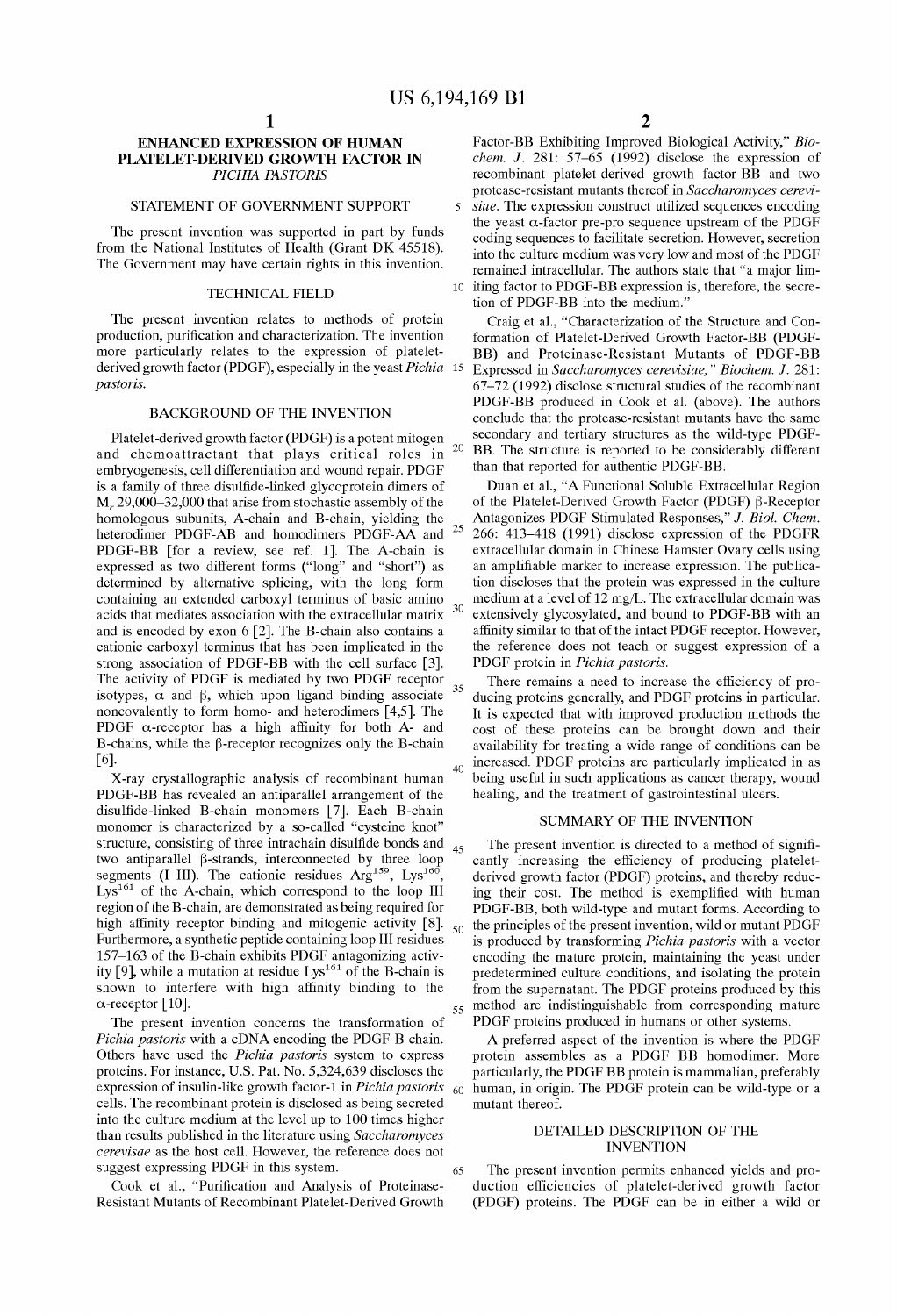$\overline{5}$ 

35

mutant form. In particular, the invention entails producing the PDGF by transforming Pichia pastoris With a vector encoding the mature protein. Preferably, the vector encoding the mature protein is an expression vector, Which further encodes a secretory peptide signal fused to the PDGF protein in order to facilitate secretion of the protein from the cells. The transformed cells are maintained under predeter mined culture conditions for a desired length of time, and the protein is then isolated from the supernatant. Whenever a signal peptide is employed, it is preferred that the signal is removed, e.g., proteolytically, either in vivo or in vitro prior to isolation of the mature protein so that a cleavage step can be avoided. As discussed herein, the PDGF proteins pro duced by this method are indistinguishable from correspond ing mature PDGF proteins produced in humans or other systems.

In a preferred embodiment of the invention, the PDGF protein assembles as a PDGF BB homodimer. Preferably, the PDGF BB protein is mammalian, more preferably human, in origin. The PDGF protein can be Wild-type or a mutant thereof. Contemplated mutants of PDGF include 20 single amino acid substitutions, insertions and/or deletions, as well as multiple mutations. Exemplary of multiple mutations are two, three and higher substitutions of the residues occurring naturally in the Wild protein.

transformed yeast are exemplified by those set forth hereinafter. A representative temperature range for maintaining the culture is 25—35° C., preferably 30° C. Arepresentative time for conducting the culturing is 2—4 days, preferably 3 days. These and other parameters can be optimized for a  $_{30}$ particular scale preparation by the skilled practitioner.

Exemplary of the present invention is the expression of PDGF BB using a yeast secretory signal fused to the mature protein. In particular, a cDNA encoding amino acid residues 87—241 of PDGF BB Was inserted in the plasmid pPIC9 (Invitrogen), Which contains a nucleotide sequence encoding the secretory signal of the yeast  $\alpha$  mating factor. The secretory signal targets the expressed protein to the secretory pathWay in the endoplasmic reticulum and ultimately to the culture solution. The signal sequence is proteolytically removed prior to secretion, leaving only the mature human PDGF-BB as product.

An above-described plasmid has been stably transfected in Pichia and a Pichia clone has been employed to obtain 83 mg of mutant PDGF-BB (RKK $\rightarrow$ EEE) in 5 liters of crude  $_{45}$ culture supernatant. Analysis of the secreted product reveals correct proteolytic removal of the secretory signal and dimerization into a 29-32 kDa form, which is indistinguishable from the natural human product. This yield is to be compared with those reported elsewhere for full-length  $50$ PDGF-BB (1.8 mg/5 L) and for a  $\lceil \text{Ser}^{28} \rceil$ PDGF-BB mutant (18.5 mg/5 L) expressed in S. cerevisiae [17]. Thus, the yield of the mutant PDGF-BB obtained according to an instant method is approximately 40 times greater than that obtained for the previous full-length native protein and approximately  $\frac{55}{100}$ 4 times greater than that obtained for the previously described mutant. Additionally, the time required for growing the transformed yeast is reduced from 6 days to 3 days.

A related aspect of the present invention is a Pichia pastoris yeast cell, and culture thereof, wherein the  $P_{\text{t}}$  60 pastoris is transformed With a vector capable of expressing a PDGF protein. Preferably, the vector encodes a signal peptide fused to the PDGF. Preferred PDGF proteins encoded by the vector are those described hereinabove.

ence to certain examples Which further illustrate, but do not limit it.

### EXAMPLES

#### Example 1

Expression of Recombinant Proteins in Chinese Hamster Ovary Cells

15 variant of CHO cells, under the control of the Rous sarcoma The development of Chinese hamster ovary (CHO) cells expressing human PDGF B-chain (designated WT-RKK, for wild-type loop III residues  $\text{Arg}^{\text{160}}$  Lys<sup>162</sup> or RKK) has been described previously [11]. Overlap extension PCR [12] was used to introduce a mutation converting the three cationic amino acids of loop III to glutamic acid residues (mutant RKK $\rightarrow$ EEE). The mutant B-chain cDNAs were expressed in DUX B11 cells 15 (originally described by Urlaub and Chasin [43]), a dihydrofolate reductase-deficient virus promoter. The fidelity of all PCR syntheses was verified by DNA sequencing using a standard dideoxynucleotide termination methodology (Sequenase<sup>TM</sup>, U.S. Biochemicals). Methods for effecting stable transfection, conducting methotrexate (MTX)-induced gene amplification and screening of culture supernatants for production of PDGF B-chain have been described previously [11].

#### Example 2

Culture conditions effective to express PDGF in the  $_{25}$  Partial Purification of WT-RKK and Mutant RKK $\rightarrow$ EEE from CHO Cells

> PDGF-BB-containing culture supernatants Were collected over a 96 h period in serum-free DMEM as described elsewhere  $[8]$ . Proteins were partially purified by heparinagarose (Sigma; St. Louis, Mo.) chromatography (2.5><5 cm), concentrated by ultrafiltration (Centriprep and Centri-<br>con 20, Amicon; Beverly, Mass.) and stored at –80° C. in the presence of 10% glycerol.

#### Example 3

Preparation of Wild-Type and Mutant PDGF-BB from Pichia pastoris

To obtain sufficient quantities of wild-type and mutant forms of PDGF B-chain for purification and analysis, cDNAs Were constructed by PCR and inserted into the  $40<sup>1</sup>$ expression vector pPIC9 for expression in the yeast Pichia pastoris (Invitrogen; Carlsbad, Calif.). Specifically, truncated cDNAs corresponding to the mature human B-chain  $(Ser^{82}$  to Ala<sup>241</sup>) were obtained from C. Betsholtz, Uppsala, Sweden, amplified by PCR, and inserted in reading frame with the Saccharomyces cerevisiae  $\alpha$  factor prepropeptide  $\alpha$ factor sequence according to the manufacturer's protocol.

The primers used for PCR Were obtained from Integrated DNA Technologies, Inc. (Coralville, IoWa). The 5'-end primer used provided an Avr II site folloWed by nucleotides encoding amino acids  $\text{Ser}^{81}$  through Ile<sup>88</sup>. The  $3'$ -end primer contained a sequence encoding amino acids 236—241, fol loWed by a TAG stop codon and a Not I recognition site. The actual primers used are as folloWs:

Primer 1: AAA CCT AGG AGC CTG GGT TCC CTG ACC ATT (SEQ ID NO: 1)

Primer 2: TAT GCG GCC GCT AGG CTC CAA GGG TCT CCT T (SEQ ID NO: 2)

The cDNAs encoding mutants  $RKK \rightarrow SKK$  and  $RKK \rightarrow SSS$  were synthesized using "megaprimer" PCR for site-directed mutagenesis [13]. The Pichia pastoris cells Were transformed by formation of spheroplasts as described by the supplier.

The present invention will now be described with refer- 65 cultures were grown for 48 h in 1 L of buffered glycerol-For crude PDGF-BB preparations from Pichia pastoris, complex medium (BMGY: 1% yeast extract, 2% peptone, 100 mM potassium phosphate pH 6.0, 1.34% YNB (yeast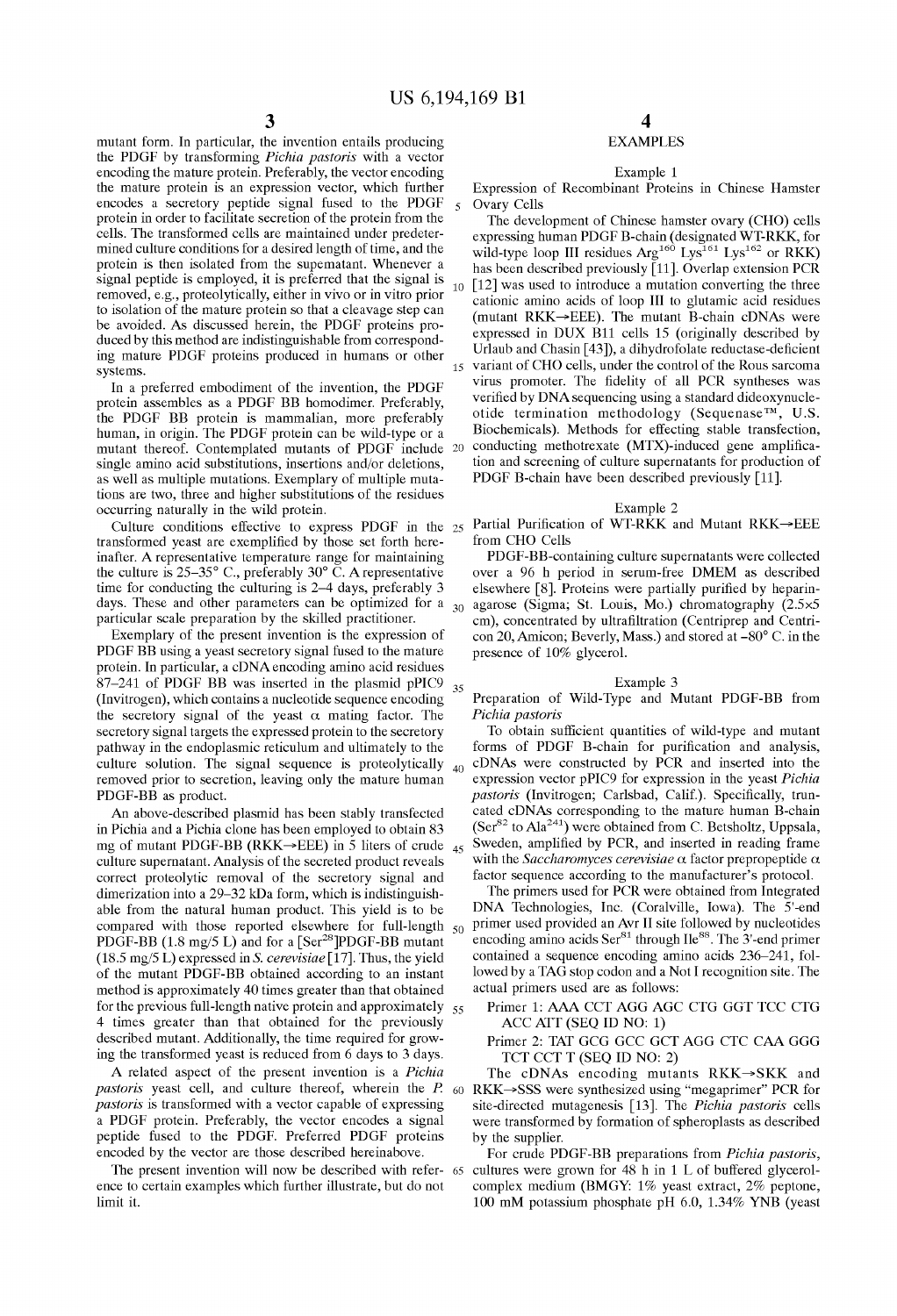$\overline{5}$ 

15

nutrient broth),  $4\times10^{-5}\%$  biotin, 1% glycerol) at 30° C. with vigorous shaking (250 rpm). Recombinant protein expres sion Was induced by suspension in 100 ml of BMMY (same as BMGY, With a substitution of 0.5% methanol for glycerol as carbon source) supplemented With casamino acids, fol lowed by growth for 16 h at  $30^{\circ}$  C. in 1 L baffled flasks. Culture supernatants Were obtained by centrifugation at 6088><g for 15 min at 4° C., and PDGF-BB Was precipitated by addition of crystalline ammonium sulfate (60% saturation) and centrifugation (20,463><g, 60 min). Pellets 10 Were resuspended in 50 mM NaCl, 40 mM Hepes, pH 7.4 and residual ammonium sulfate removed by ultrafiltration. Proteins Were stored at —80° C. in 50 mM NaCl, 40 mM Hepes, pH 7.4 containing 10% glycerol (PDGF freezing buffer).

#### Example 4

Radiorecentor and [3H]Thymidine Incorporation Assays for PDGF-BB

Radioreceptor assays were conducted in A204 and rat  $_{20}$ mesangial cells (RMC, R52 line) as described previously [14, 8] using 20,000 cpm of  $[^{125}I]PDGF-BB$  (1200 Ci/mmol; Amersham, Buckinghamshire, England) as radio ligand and unlabeled recombinant PDGF-BB proteins as competitor. Mitogenic activities of recombinant PDGF-BB proteins were determined by measuring  $[3H]$ thymidine incorporation into cells as described [8]. 25

#### Example 5

In Vitro PDGF Receptor Autophosphorylation

In vitro assays of PDGF receptor autophosphorylation Were conducted essentially as described [15]. A204 and R52 cells (obtained from the American Type Culture Collection  $(ATCC)$  were grown to near confluence on 100-mm plastic dishes and maintained in loW mitogenicity medium for 24 h. Cells Were pre-chilled at 4° C. for 60 min and then incubated with PDGF-BB preparations for 10 min at  $4^{\circ}$  C. Cell lysates were incubated with either anti-PDGFR $\alpha$  or anti-PDGFR $\beta$ IgG (Santa CruZ Biotechnologies) for 60 min at 4° C., centrifuged for 10 min and incubated in fresh tubes con taining protein A-agarose (Sigma) for 60 min at 4° C. Kinase assays were performed in  $25 \mu L$  kinase buffer (20 mM Tris HCl, 1 mM DTT, 10 mM  $MnCl_2$ , pH 7.5) and 5  $\mu$ Ci [ $\gamma$ -<sup>32</sup>P] ATP (3000 Ci/mmol) for 10 min at 30° C. Immunoprecipi tates were analyzed by SDS-PAGE (6% polyacrylamide).

#### Example 6

Analysis of Heparin-Binding Activity by In Vitro Batch Assay

Mixtures containing  $300 \mu L$  of a 50:50 slurry of heparinagarose in 200 mM NaCl, 40 mM Hepes, pH 7.4 Were 50 incubated with 3  $\mu$ g of PDGF-BB proteins for 15 min at 23° C. Supernatants Were obtained by microcentrifugation and collected With a 23 G needle. Pellets Were Washed With 300  $\mu$ L of buffer, which was combined with the first supernatant ("unbound" PDGF). Pellets Were then Washed tWice With 150  $\mu$ L of buffer containing 1 M NaCl, and supernatants Were pooled (high salt Wash fraction, or "bound" PDGF). PDGF-BB content of bound and unbound fractions Were determined by ELISA. 55

#### Example 7

Metabolic Labeling of CHO Cells with  $[35S]$ Cysteine and SDS-PAGE Analysis

WT-RKK, 33 nM MTX selected, and RKK->EEE cells  $(5 \times 10^5 / 35 \text{ mm}$  dish) were pulse-labeled for 30 min with 65 mic Nude Mice. [35S] cysteine (Amersham,  $167 \mu$ Ci in 0.5 mL; 401 Ci/mmol) and chased With a 100-fold molar excess of

unlabeled cysteine as described [16]. One of two sets of cells Was incubated for 10 min in the presence of 1 mM suramin (Sigma) to release cell surface bound-PDGF-BB. Immunoprecipitations, SDS-PAGE and autoradiography were performed as described previously [11].

#### Example 8

Purification of Pichia-Expressed PDGF-BB Proteins to Apparent Homogeneity.

To obtain WT-RKK for purification, the procedure described above Was scaled up 4-fold. The protein Was precipitated from supernatants With ammonium sulfate (60% saturation), resuspended in 40 mM Hepes pH 7.4 and applied to a column of phenyl-Sepharose  $(2.5 \times 7.5 \text{ cm})$ . PDGF-BB Was eluted With 100 mL of a 50% solution of ethylene glycol in 40 mM Hepes, 150 mM NaCl, 20 mM Tris pH 7.4. The protein Was then concentrated, exchanged into 40 mM Hepes pH 7.4 by ultrafiltration (Amicon) and applied to a column of Q Sepharose (2.5><4 cm; Pharmacia Fast How). The protein Was eluted With a linear 200 mL NaCl gradient (0.05–1.5 M), concentrated and exchanged into  $40 \text{ mM}$  Hepes pH 7.4 by ultrafiltration. Protein was then applied to a  $1\times7$  cm column of heparin-agarose (Sigma), equilibrated With 100 mM NaCl, 40 mM Hepes pH 7.4 and eluted With 600 mM NaCl. PDGF-BB Was concentrated, applied to a 1x8 cm column of Sephadex G-25 (Sigma) equilibrated With 0.5 M urea, 10 mM glycine, pH 3.0, and further purified by Superose  $12$  FPLC (10×30 Pharmacia; Piscataway, N.J.), as described elsewhere [17].

30 35 40  $_{45}$  (10×30) in a buffer of 150 mM NaCl, 10 mM Na<sub>2</sub>HPO<sub>4</sub>, pH The Pichia clone expressing RKK—>EEE Was groWn in large-scale  $(14 \text{ L})$  under conditions optimized for high requirements of methanol and  $O_2$ , using a New Brunswick Microferm Fermenter. Five liters of cleared culture super natant Was obtained by Sharples centrifugation, yielding approximately 83 mg of PDGF-BB. After precipitation of protein from the culture supernatant With 80% ammonium sulfate, one-sixth of the precipitate Was subjected to phenyl Sepharose chromatography  $(2.5 \times 18$  cm). The protein was eluted in 300 ml of 50% ethylene glycol, Which Was con centrated and exchanged into 50 mM NaCl, 10 mM  $Na<sub>2</sub>HPO<sub>4</sub>$ , pH 7.4 by ultrafiltration. The protein was applied to a 5x5 column of Mono-Q at a How rate of 1 mL/min and eluted With a linear 200 ml gradient (0.15—1 M NaCl, 10 mM  $Na<sub>2</sub>HPO<sub>4</sub>$ ). It was further purified by Superose 12 FPLC 7.4 (flow rate  $0.4$  mL/min). PDGF-containing fractions were pooled, concentrated and stored in PDGF freeZing buffer at —80° C. until further use. Protein concentrations Were deter mined by amino acid compositional analysis.

#### Example 9

Circular Dichroism Spectrophotometry.

 $60$  upon the method of Yang et al. [18]. Spectra of purified RKK->EEE were recorded in 190-260 nm range using a Jasco 600 CD spectrometer and a 0.01 cm path length circular demountable cell. The protein Was analyzed at a concentration of  $0.20$  mg/mL in  $10$  mM acetic acid, pH 3.2. The mean residue  $M_r$  of RKK $\rightarrow$ EEE was estimated as 235, using an estimate of Mr for the PDGF-BB dimer of 26,000. Estimates of secondary structure Were derived using softWare supplied by Jasco, Which is based

#### Example 10

Stable Transfection of Human Glioblastoma (U87) Cells with PDGF Expression Vectors and Tumor Growth in Athy-

Transfections and stable expression in the human glio blastoma cell line U87 Were performed using a liposomal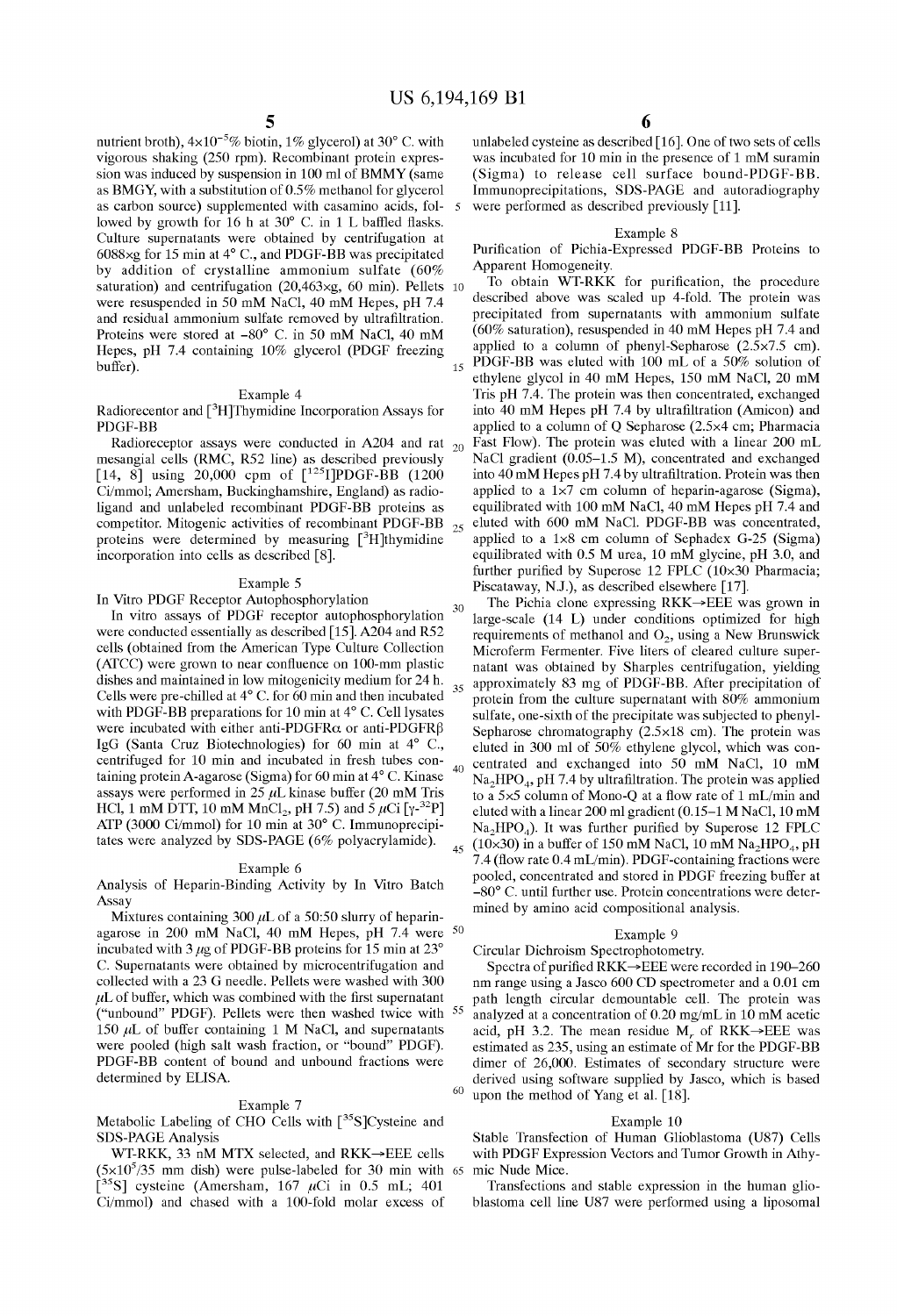$10<sup>10</sup>$ 

reagent (LipofectinTM) (Gibco/BRL; Gaithersburg, Md.), as described [19]. Cells were cultured in  $162 \text{ cm}^2$  flasks in complete DMEM. On the day of injection, cells Were removed by trypsinization, rinsed twice with Hanks balanced salt solution (HBSS, Without phenol red; Gibco/ BRL), and resuspended in 300  $\mu$ L HBSS. Cells (10<sup>7</sup>) from exponentially growing cultures of stable U87 transfectants were injected subcutaneously between the scapulae of 9-Week-old athymic nude mice (Harlan Sprague-DaWley, nu/nu) using a 1 cc tuberculin syringe equipped With a 23-gauge needle. TWo-dimensional measurements of tumors Were obtained With vernier calipers.

### RESULTS

Mutagenesis of the  $Arg^{159}$  Lys<sup>160</sup> Lys<sup>161</sup> Sequence of the PDGF B-chain Disrupts the Ability to Bind PDGF  $\alpha$ - and 15  $\beta$ -receptors and Induce Receptor Autophosphorylation.

Cationic amino acid residues located Within the loop III region of the B-chain (Arg<sup>159</sup> Lys<sup>160</sup> Lys<sup>161</sup>, or RKK) were substituted With the anionic amino acid glutamate or polar, uncharged serine residues to analyze the role of this region 20 in B-chain function. In addition to the wild type (WT-RKK), three mutant proteins Were expressed in the methylotropic yeast Pichia pastoris for functional and structural analyses. Two of the mutations consisted of substitutions of the Arg<sup>159</sup>  $Lys<sup>100</sup> Lys<sup>101</sup>$  sequence at each residue with either glutamate 25  $(Arg^{159} Lys^{160} Lys^{161}$  to  $Glu^{159}Glu^{160}Glu^{161}$ , or  $RKK \rightarrow EEE$ ) or serine ( $RKK \rightarrow SSS$ ), while the third contained a single  $Arg<sup>159</sup>$  to Ser<sup>159</sup> substitution (RKK $\rightarrow$ SKK). Serine Was selected due to its non-charged, but hydrophilic character, Which Was predicted to minimize structural dis ruption of the external loop III domain. To permit indepen dent assessment of the role of the RKK motif for binding to PDGF  $\alpha$ - and  $\beta$ -receptors, effects of these mutations were evaluated both in A204 cells, Which express exclusively the [11].

Compared to the WT-RKK protein, the  $RKK \rightarrow EEE$ mutant Was markedly impaired (by a factor of 400) in its ability to compete with  $\left[\frac{125}{1}\right]$ PDGF-BB for binding to both A204 (FIG. 1A, Table I), 40 A204 (FIG. 1A, Table I) and R52 cells (FIG. 1B, Table I), indicating that one or more residues in the RKK sequence are involved in binding of PDGF-BB to both  $\alpha$ - and  $\beta$ -receptors. In addition, the RKK $\rightarrow$ SSS mutant exhibited a significant decrease in slope and a slight decrease in affinity of this mutation Was seen on binding to A204 cells. This contrast reveals a subtle difference in the nature of the interaction of the RKK sequence with the two different receptor subclasses. Binding of the  $RKK \rightarrow SKK$  mutant to PDGF receptors was unaffected in either A204 or R52 cells, 50 suggesting a lack of a significant role for Arg<sup>160</sup> in the interaction betWeen PDGF-BB and either receptor isotype.

To investigate Whether the ability of PDGF-BB to activate PDGF receptors Was similarly affected by disruption of the cationic region, the abilities of WT-RKK and RKK $\rightarrow$ EEE to 55 induce receptor autophosphorylation in vitro Were assessed in A204 and R52 cells. WT-RKK elicited dose-dependent autophosphorylation of 170 kDa PDGF receptor species in both A204 cells and R52 cells. In A204 cells, however, the  $RKK \rightarrow EEE$  mutant was much less potent than wild type, 60 with concentrations as high as  $3 \mu g/mL$  required to elicit detectable  $\alpha$ -receptor autophosphorylation, while no autophosphorylation of  $\beta$ -receptors was obtained in R52 cells. These observations correlate With the reduced receptor bind ing activity of RKK $\rightarrow$ EEE, indicating that disruption of the 65 RKK motif With negatively charged glutamate residues also interferes with its ability to activate both  $\alpha$ - and  $\beta$ -receptors.

The Receptor Binding-Defective Mutant  $RKK \rightarrow EEE$  is Mitogenically Active.

Mitogenic activities of Wild-type and mutant B-chain proteins expressed in Pichia pastoris were assessed by  $\int_{0}^{3} H$ ]-thymidine incorporation assay in NR6 cells, a variant of the SWiss 3T3 cell line Which expresses primarily  $\alpha$ -receptors (1). A steep dose-response curve was observed with WT-RKK with an  $ED_{50}$  of 52 ng/mL (Table I). The  $RKK \rightarrow SKK$  and  $RKK \rightarrow SSS$  mutants exhibited slightly higher potencies than WT-RKK, While, surprisingly, the potency of the  $RKK \rightarrow EEE$  mutant was identical to that of WT-RKK. To exclude the possibility of interference from potential contaminating mitogens in Pichia pastoris culture supernatants,  $WT-RK\overline{K}$  and  $RKK \rightarrow EEE$  were purified to apparent homogeneity prior to analysis and identical results were obtained. Similar results were obtained in  $\beta$ -receptorexpressing R52 cells. The ability of the receptor binding defective mutant  $RKK \rightarrow EEE$  to fully stimulate DNA synthesis suggests that PDGF-BB may stimulate entry of cells into S phase through a mechanism distinct from high affinity binding to PDGF receptors.

Alteration of the RKK Sequence Interferes With Binding of PDGF-BB to Heparin.

 $\alpha$  isotype [20] and R52 cells, which express the  $\beta$  isotype 35 RKK $\rightarrow$ SSS were significantly impaired, with only 38% of During initial attempts to purify the  $RKK\rightarrow EEE$  mutant a dramatic loss in binding to heparin-agarose Was noted. Because of the physiologically important role of heparin containing proteoglycans in the association of PDGF-BB and the so-called "long" form of PDGF-AA With the extra cellular matrix [20,21], binding of the loop III mutants to heparin Was examined in further detail. To quantify heparin binding activity of these proteins, an in vitro heparin agarose binding assay Was developed. Employing buffer conditions that Were near-physiological With respect to pH and NaCl concentration, nearly 100% of WT-RKK bound to the matrix. However, binding of  $RKK \rightarrow EEE$  and each protein appearing in the bound fraction. The  $RKK \rightarrow SKK$  mutant also exhibited decreased heparinbinding (74% bound), implicating  $Arg<sup>160</sup>$  in the binding interaction. Taken together, these results strongly suggest that the loop III region contributes to the heparin binding interface of the PDGF-BB molecule.

> The RKK $\rightarrow$ EEE Mutant is Secreted as Non-Cell-Associated Species of 29—32 kDa.

(factor of 3) when analyzed in R52 cells, although no effect 45 vitro suggested that the protein may be altered in its asso-The decreased heparin-binding activity of  $RKK \rightarrow EEE$  in ciation With heparan sulfate proteoglycans (HS-PGs) in the extracellular matrix. PDGF-BB has been shoWn to associate efficiently with the cell surface  $[22,23]$ , probably via interactions With HS-PGs [24, 25], and the cell surface associated form is releasable With the heparin-like polyanion suramin. Thus, kinetics of cell surface association and secretion of PDGF-BB were analyzed by a pulse-chase approach in CHO cells expressing WT-RKK or RKK->EEE. As shown previously [22,11], WT-RKK appears on the cell surface Within 1 h in a suramin-releasable form as a doublet of 34 and 35 kDa (p34/35) that peaks Within 3 h and disappears by 24 h. Only trace amounts of non-cell associated WT-RKK (p29—32) Were seen by 24 h of chase. No significant change in suramin-releasable  $p34/35$  was observed for the RKK—>EEE mutant over the 24 h course of the experiment. HoWever, a slight increase Was apparent in the amount of mutant p34/35 appearing in the culture medium at 6 and 24 h of chase, suggesting an impairment in cell surface association. Moreover, a marked increase Was seen in release of p29—32 into the culture supernatant at 6 and 24 h, consistent With an important role of the RKK motif in stabilizing association with the cell surface.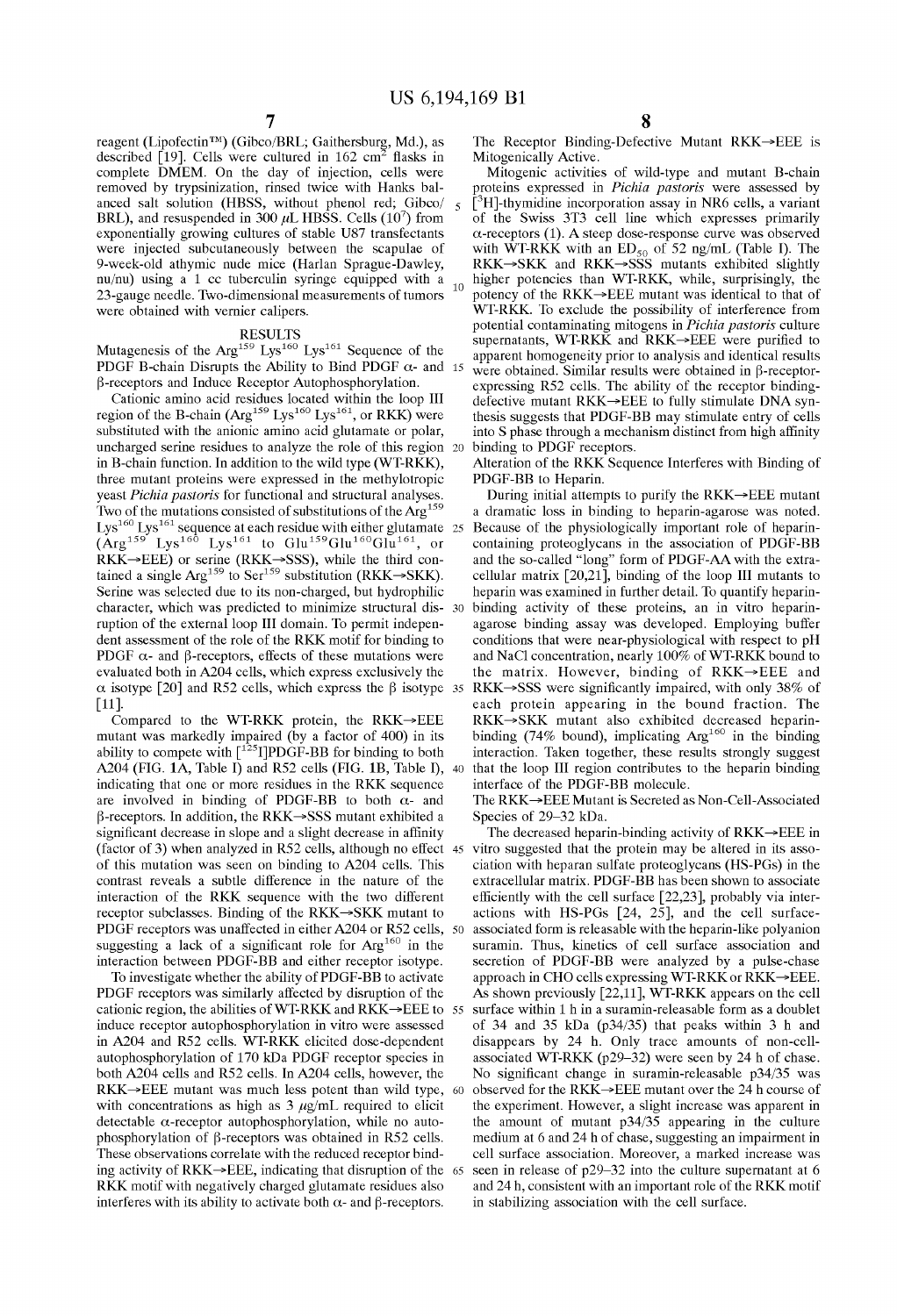Analysis of RKK—>EEE Mutant Structure by Circular Dichroism Spectroscopy.

To confirm that the diminished receptor binding and heparin binding activities of the  $RKK\rightarrow EEE$  mutant were not a function of major alterations in secondary structure, Pichia-expressed  $RKK \rightarrow EEE$  was purified to homogeneity as described above and analyzed by circular dichroism (CD) spectroscopy. Purity and molecular Weights of recombinant protein preparations Were assessed by SDS-PAGE under nonreducing and reducing (dimer-dissociating) conditions 10 prior to CD analysis. In the absence of the reducing agent dithiothreitol, WT-RKK migrated as a complex of 28—30 kDa species, very similar to the species expressed in CHO cells [22], With trace amounts of a 15 kDa species observed in the preparation. The 28—30 kDa complex Was converted 15 upon reduction to a predominant 15.5 kDa monomeric form. The pattern of RKK—>EEE molecular Weight species observed under non-reduced and reduced conditions Was nearly identical to that seen With WT-RKK, With the excep tion of a trace of a non-reducible 24 kDa contaminant and 20 equal amounts of reduced p155 and a p14 species. The appearance of the monomeric p14 species of  $RKK \rightarrow EEE$ Was possibly the result of increased proteolytic cleavage, secondary to the high yeast culture density and longer collection time prior to harvest.

The CD spectrum obtained with the  $RKK \rightarrow EEE$  protein Was essentially identical to that reported for human PDGF BB expressed in Saccharomyces cerevisiae [24]. The spectrum was characterized by a significant shoulder at 228 nm and strongly positive ellipticity at 190 nm, both of Which 30 were consistent with a high percentage of  $\beta$ -sheet structure in the molecule, estimated to be approximately 50%. The minimum center at 203 nm Was indicative of high random coil content (43%), and the molecule contained only a small percentage of  $\alpha$ -helical residue content (7%). These second- 35 ing to both  $\alpha$ - and  $\beta$ -receptors by a factor of >10 [10]. ary structure estimates are also in close agreement With those obtained previously for PDGF-BB [24], as Well as with the PDGF-BB structure derived directly by X-ray diffraction  $[22]$ . The lack of any detectable significant disruption in secondary structure for the RKK—>EEE protein 40 strongly suggests that the impairment in binding to receptors and heparin, as Well as the increased secretion of the protein, Were not the result of major structural perturbations in the molecule.

Dominant-Negative Activity.

The receptor binding-deficient  $RKK \rightarrow EEE$  mutants of the PDGF  $\overline{A}$ -chain  $[8]$  and  $\overline{B}$ -chain remain able to dimerize, suggesting a potential for dominant-negative activity via inactivation of endogenous PDGF monomers. The human 50 glioblastoma cell line U87 Was employed for assessment of dominant-negative activity, since a PDGF autocrine loop drives its malignant growth, even in the absence of exogenous groWth factors such as serum [19]. U87 cells Were stably transfected With cDNAs encoding Wild-type A- and B-chains, as well as their RKK->EEE mutant counterparts, as described above. When growth characteristics of transfected U87 clones Were assessed in cell culture, one of the A-chain RKK $\rightarrow$ EEE expressing clones (A<sup>cm</sup>8.1), exhibited a dependence upon exogenous groWth factor (i.e., fetal bovine serum) consistent With disruption of the PDGF autocrine loop by this construct. 60

The effects of  $RKK \rightarrow EEE$  mutant expression on malignant growth of U87 cells were also evaluated in athymic nude mice. Neomycin-resistant controls (Neo) all developed 65 prominent tumors that Were detected Within approximately seven days and reached an average size of  $3 \text{ cm}^3$  within  $30$ 

d. The growth of tumors from clones overexpressing either A-WT-RKK or B-WT-RKK was not significantly different from that of Neo controls. HoWever, overexpression of either A-RKK $\rightarrow$ EEE or B-RKK $\rightarrow$ EEE almost totally curtailed tumor growth in vivo. In two of three  $A-RKK \rightarrow EEE$ clones examined (8.1 and 8.4), no tumor development Was observed over a 30 d time course, While only small tumors  $( $1 \text{ cm}^3$ ) could be observed by 40 d in the third clone (7.1).$ Similar results were obtained with the three  $B-RKK\rightarrow EEE$ clones evaluated. Taken together, these results indicate dominant-negative activity of  $RKK \rightarrow EEE$  mutants of the PDGF A- and B-chains, and support previous evidence [19] for a role of PDGF in mediating groWth of U87 cells in vitro and in vivo.

#### DISCUSSION

Conversion of the RKK sequence to triglutamate  $(RKK \rightarrow EEE)$  resulted in a marked loss in the ability to bind PDGF receptors and induce receptor autophosphorylation . Substitutions of the RKK sequence With the polar, uncharged amino acid serine Were not as disruptive to receptor binding as glutamate substitutions, although conversion of all three residues to serine resulted in a small decrease in binding to  $\beta$ -receptors and a significant decrease in the slope of the  $\beta$ -receptor binding curve. The ability of serine to partially substitute for the RKK sequence suggests that its hydroxyl moieties can form stabilizing bonds (i.e., hydrogen bonds) With receptor. The marked inhibitory effect of glutamate residues suggests an inability of this amino acid to form such bonds, or possibly electrostatic repulsion With receptor. Consistent With this notion is the observation that substitution at  $Lys^{161}$  with uncharged, non-polar alanine impairs  $\alpha$ -receptor binding by a factor of 4–10, while substitution with negatively charged aspartate reduces bind-

Loop III Mutants of the PDGF A- and B-chains Exhibit 45 amino acids in the PDGFs and negatively charged groups of 55 Previous studies have indicated that cationic amino acids encoded by the sixth exons of the PDGF A- and B-chains play an important role in the abilities of PDGF-AA and -BB to remain associated With the cell surface and extracellular matrix via binding interactions With heparan sulfate pro teoglycans (HS-PGs) [20,28]. This association is mediated by interactions With the heparin-like glycosaminoglycan (GAG) moieties of the HS-PG [20,29—31] and is considered to involve electrostatic interactions between the cationic the polysaccharide. The biological importance of this inter action is indicated by the inhibition of PDGF-induced mito genesis With either heparin-like GAGs or cationic peptides derived from the region encoded by exon 6 of the A-chain [28,30]. The current study suggests, however, that regions other than the exon 6-encoded sequence, such as the loop III domain, contribute to heparin binding activity of the B-chain. The partial loss in heparin binding observed With the RKK $\rightarrow$ SKK mutant indicates a specific role for Arg<sup>160</sup>, while the more marked inhibition resulting from simultaneous substitutions at all three residues (RKK—>EEE and  $RKK \rightarrow SSS$ ) strongly suggests that one or both of the remaining residues  $(Lys^{161})$  and  $Lys^{162})$  also contribute to the binding interaction.

> A role of the RKK sequence for mediating binding betWeen the cell-associated 34/35 kDa species and the extracellular matrix is supported by pulse-chase analyses of CHO cells that express the  $RKK\rightarrow EEE$  mutant. The accumulation of the 29–32 kDa species of RKK $\rightarrow$ EEE, and to a lesser extent, the 34/35 species in the culture supernatant suggests a loWer affinity of the mutant for extracellular matrix. These data indicate that the previously characterized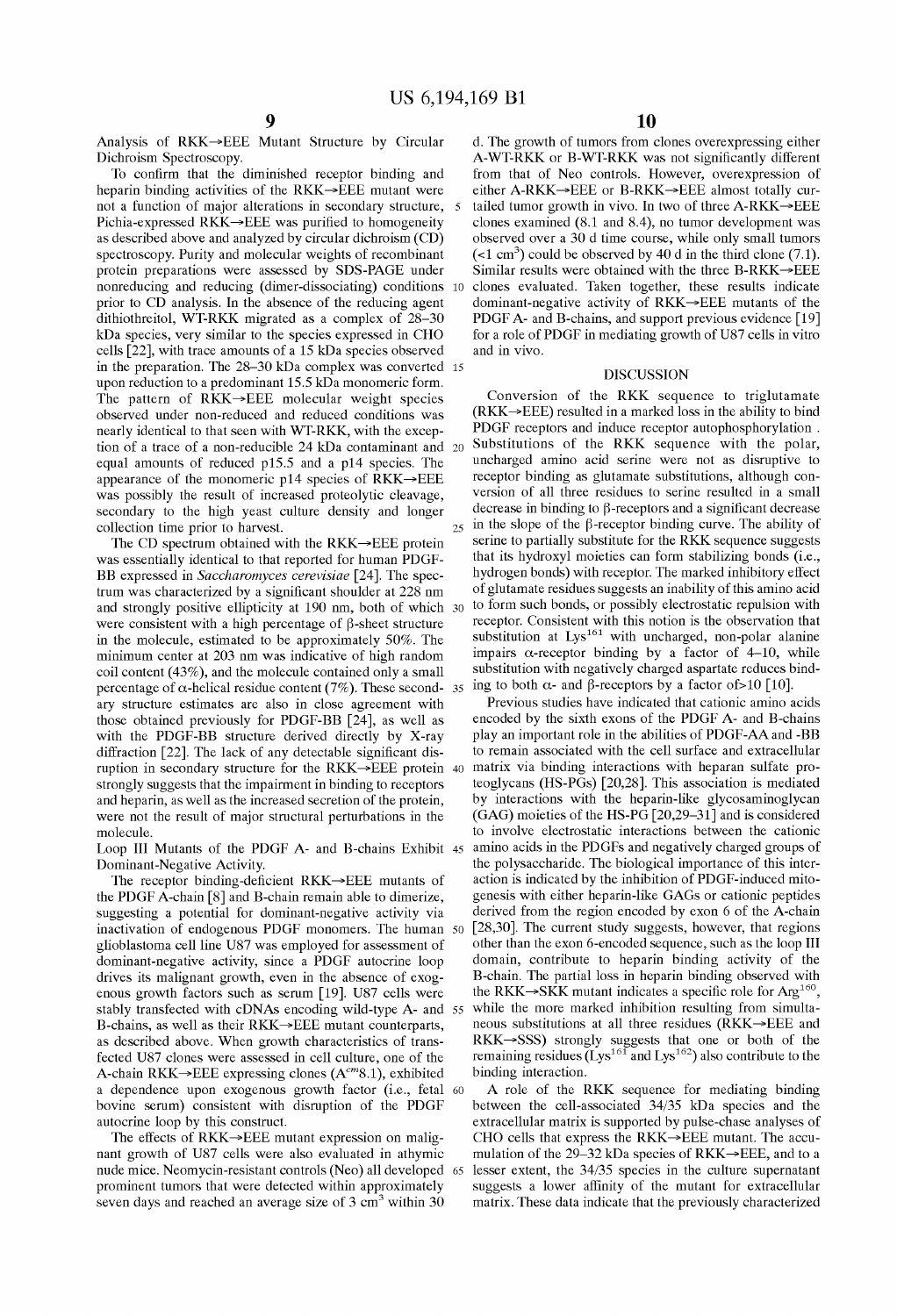C-terminal retention domain of the B-chain, Which remained intact in the 34/35 species of the RKK—>EEE mutant, is insufficient to mediate full association of PDGF-BB With the cell surface and extracellular matrix. Taken together, the in vitro heparin binding and pulse-chase studies suggest that the heparin-binding interface of the PDGF-BB molecule is comprised of cationic amino acid residues found in both the loop III and C-terminal regions.

The lack of impairment in mitogenic activity of the receptor binding-deficient  $RKK \rightarrow EEE$  mutant was unexpected, especially since the analogous  $RKK \rightarrow EEE$ mutant of the A-chain is equally impaired in its receptor binding and mitogenic activities  $\lceil 8 \rceil$ . Dissociation of binding and mitogenesis is precedented, hoWever, in studies of PDGF and other growth factors. For example, Clements et al. [36] demonstrated that substitution for  $Arg^{108}$  with glutamate in the PDGF B-chain significantly impaired its ability to bind receptor (by a factor of approximately 10) and to stimulate inositol lipid turnover (by a factor of >35), but did not affect mitogenic activity. In addition, a recent study  $_{20}$ has demonstrated that FGF can induce mitogenic signaling in the presence of high concentrations of heparin that interfere with high-affinity receptor binding [37]. 15

How can mitogenic signaling be elicited by growth factors Without high affinity binding to receptors? A PDGF receptor-independent pathWay for mitogenic signaling is unlikely, since many studies have demonstrated the neces sity of receptor tyrosine kinases for mitogenesis induced by PDGF [38], FGF [37] and other ligands. A second possibility, that the  $RKK \rightarrow EEE$  protein can fully stimulate mitogenesis through a minimal degree of receptor occupancy, also seems improbable since the  $ED_{50}$  for mitogenesis of the mutant is unaltered. In a study of FGF/FGF receptor interactions [39], a model termed "transient recep tor binding" is proposed in which a low affinity ligand may  $_{35}$ elicit mitogenic signaling if the on-rate of binding is sig nificant.

Overexpression of PDGF A- and B-chains harboring the  $RKK \rightarrow EEE$  mutation inhibited focus formation of U87 astrocytoma cells in culture, with the A-chain RKK $\rightarrow$ EEE 40 31 Fager, G., et al. (1992) In Vitro Cell Dev. Biol. 28A, mutant conferring a dependence upon exogenous serum groWth factors for groWth. The groWth inhibitory activities of both the A-chain and B-chain  $RKK \rightarrow EEE$  mutants on U87 tumors in athymic nude mice suggest that high affinity binding, mediated in part by interaction between the RKK 45 domain and PDGF receptor, is required for maintenance of the malignant phenotype of these cells. The efficacy of these and other dominant-negative PDGF mutants [40,19,15] sug gest possible avenues for gene therapy approaches to astro cytoma and other cancers for Which autocrine and paracrine 50 activities of PDGF may play a role.

The present invention has been described With reference to certain examples for purposes of clarity and understand ing. It should be understood however that the invention can be practiced with modifications and/or improvements with- 55 out departing from the scope of the appended claims and their equivalents.

### REFERENCES

The pertinent portions of the folloWing references are incorporated herein by reference.

- 1 Heldin, C.-H. (1992) EMBO J. 11, 4251—4259
- 2 Raines, E et al. (1990) in Handbook of Experimental Pharmacology (Sporn, M. B. and Roberts, A. B. eds.), Platelet-derived growth factor. pp. 173-261, Springer-Verlag, Berlin
- 3 Kelly, J. et al. (1993) J. Cell Biol. 121, 1153—1163
- 4 Yarden, Y. et al. (1986) Nature 323, 226—232

12

- 5 Matsui, T. et al. (1989) Science 243, 800—803
- 6 BoWen-Pope, D. et al. (1989) J. Biol. Chem. 264, 2502—2508
- 7 Oefner, C. et al. (1992) EMBO J. 11, 3921—3926
- 8 Fenstermaker, R. et al. (1993) J. Biol. Chem. 268, 10482—10489
- 9 Engstrom, U., et al. (1992) J. Biol. Chem. 267, 16581—16587
- $_{10}$  10 Kreysing, J. et al. (1997) *FEBS Letters* 385, 181–184
	- 11 Kaetzel, D. et al. (1996) Biochim. Biophys. Acta 1298, 250—260
	- 12 Ho, S. et al. (1989) Gene 77, 51—59
	- 13 Higuchi, R. (1990) in PCR protocols: a guide to methods and applications (Innis, M. A., Gelfand, D. H., Sninsky, J. J. and White, T. J. eds.), pp. 177 Academic Press, San Diego
	- 14 DiCorleto, P. et al. (1983) Proc. Natl. Acad. Sci. USA 80, 1919—1923
	- 15 Vassbotn, F. et al. (1993) Mol. Cell. Biol. 13, 4066—4076
	- 16 Kaetzel, D. et al. (1989) Mol. Endocrin. 3, 1765-1774
	- 17 Cook, A. et al. (1992) Biochem. J. 281, 57—65
	- 18 Yang, Y. et al. (1986) Methods Enzymol. 130, 208—269
	- 19 Shamah, S. et al. (1993) Mol. Cell. Biol. 13, 7203—7212
	- 20 LaRochelle, W. et al. (1991) Genes & Dev. 5, 1191—1199
	- 21 Raines, E. et al. (1992) J. Cell Biol. 116, 533—543
	- 22 Ostman, A. et al. (1992) J. Cell Biol. 118, 509—519
	- 23 hyberg, J. et al. (1990) J. Cell Sci. 97, 219—229
- 30 24 Esko, J. D. (1991) Curr Opin. Cell Biol. 3, 805—816
	- 25 Spivak-KroiZman, T. et al. (1994) Cell 79, 1015—1024
	- 26 Craig, S. et al. (1992) Biochem. J. 281, 67—72
	- 27 Wiesmann, C. et al. (1997) Cell 91, 695—704
	- 28 ByWater, M. et al. (1988) Mol. Cell. Biol. 8, 2753—2762 29 Maglione, D. et al. (1991) Proc. Natl. Acad. Sci. USA 88, 9267—9271
	- 30 Fager, G., et al. (1992) In Wtro Cell Dev. Biol. 28A, 168—175
- 176—180
- 32 Khachigian, L. et al. (1992) J. Biol. Chem. 267, 7478—7482
- 33 Cardin, A. et al. (1989) Arteriosclerosis 9, 21—32
- 34 Fager, G. et al. (1995) J. Cell. Physiol. 163, 380—392
- 35 Ruoslahti, E. et al. (1991) Cell 64, 867—869
- 36 Clements, J. et al. (1991) EMBO J. 10, 4113—4120
- 37 Krufka, A. et al. (1996) Biochemistry 35, 11131—11141
- 38 Escobedo, J. et al. (1988) J. Biol. Chem. 263, 1482—1487
- 39 Nugent, M. et al. (1992) Biochemistry 31, 8876—8883 40 Mercola, M. et al. (1990) Genes Dev. 4, 2333—2341
- 41 Tomayko, M. et al. (1989) Cancer Chemother. Pharma-
- col. 24, 148—154 42 DeLean, A. et al. (1978) Am. J Physiol. 235, E97—E107
- 43 Urlaub, G. et al. (1980) Proc. Natl. Acad. Sci. USA 77: 4216—4220.

TABLE 1

| 60 |                                 | Biological activity of PDGF-BB mutants |            |                   |
|----|---------------------------------|----------------------------------------|------------|-------------------|
|    |                                 | $RRA: IC_{50}$ (ng/ml)                 |            | Mitogenesis       |
|    | Protein                         | α                                      | ß          | $ED_{50}$ (ng/ml) |
| 65 | WT-RKK<br>$RKK \rightarrow SKK$ | 9.2<br>2.3                             | 4.0<br>2.2 | 52<br>28          |